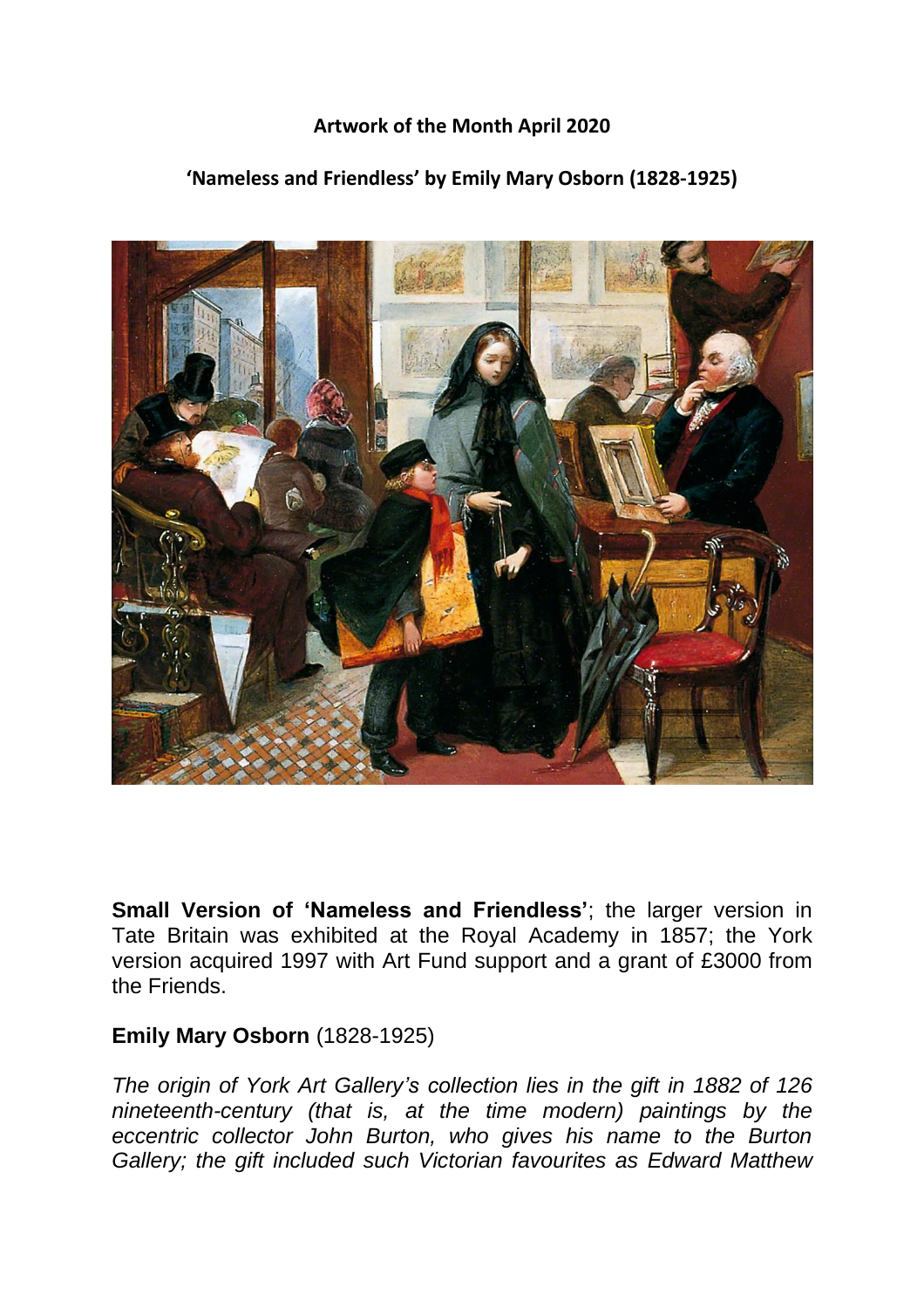*Ward's 'Hogarth's Studio in 1739'. The Victorian period saw a dramatic increase in the number of registered women fine artists, from fewer than 300 in the census of 1841 to 3,700 in 1901 (for male artists the numbers are 4000 and nearly 14,000). Here Dorothy Nott, a former Chair of the Friends whose PhD at the University of York was on the work of the distinguished battle painter Elizabeth Thompson, Lady Butler (who incidentally narrowly missed by two votes becoming the first elected female Associate Member of the Royal Academy) writes about a remarkable small painting by a woman artist of the period in the Gallery's collection.*

In 1844, when Sarah Stickney Ellis published her manual *The Family Monitor and Domestic Guide*, she advised her women readers not to excel at any one activity. Instead, she argued for a tolerable standard in a wide range of accomplishments. Her reasons were twofold, first, to ensure at least a basic knowledge of a variety of topics so as to facilitate social intercourse and, secondly, to prevent women from posing a threat to their male counterparts. Art, she believed, had the advantage of being a quiet and unobtrusive pastime to be pursued as a hobby and not a profession. That was a privilege best left to men. Her views were shared by the art critic John Ruskin, who believed that education for women was to be directed towards making them wise "not for self-development" but rather for "self-renunciation". He saw the house as sacred and a shelter for the weary male soul against the outside world, promoting the doctrine of "separate spheres" which he claimed to be derived from nature. Men were the doers with their intellect for discovery, speculation and invention; women were designed to arrange "sweet ordering" within the domestic sphere.<sup>ii</sup>

Serious instruction in art for women was difficult to pursue in the nineteenth century, and it was not until 1893 that they were eventually allowed to draw from a (nearly) nude male model in a segregated life class.<sup>iii</sup> According to Eliza Bridell-Fox, herself an artist, "no advantages whatever were offered in the Government schools to those female artists who desired to attain proficiency in any branch of art, except decorative art<sup>"</sup> iv

Nevertheless, women in the nineteenth century did paint and did so professionally, as evidenced by the societies and galleries created for them to compete, exhibit, and sell. $<sup>v</sup>$  More problematic was their struggle</sup> for recognition as professional artists in the wider art world and the ability to make a living from their work. This dilemma is nicely encapsulated in Emily Mary Osborn's 1857 painting *Nameless and*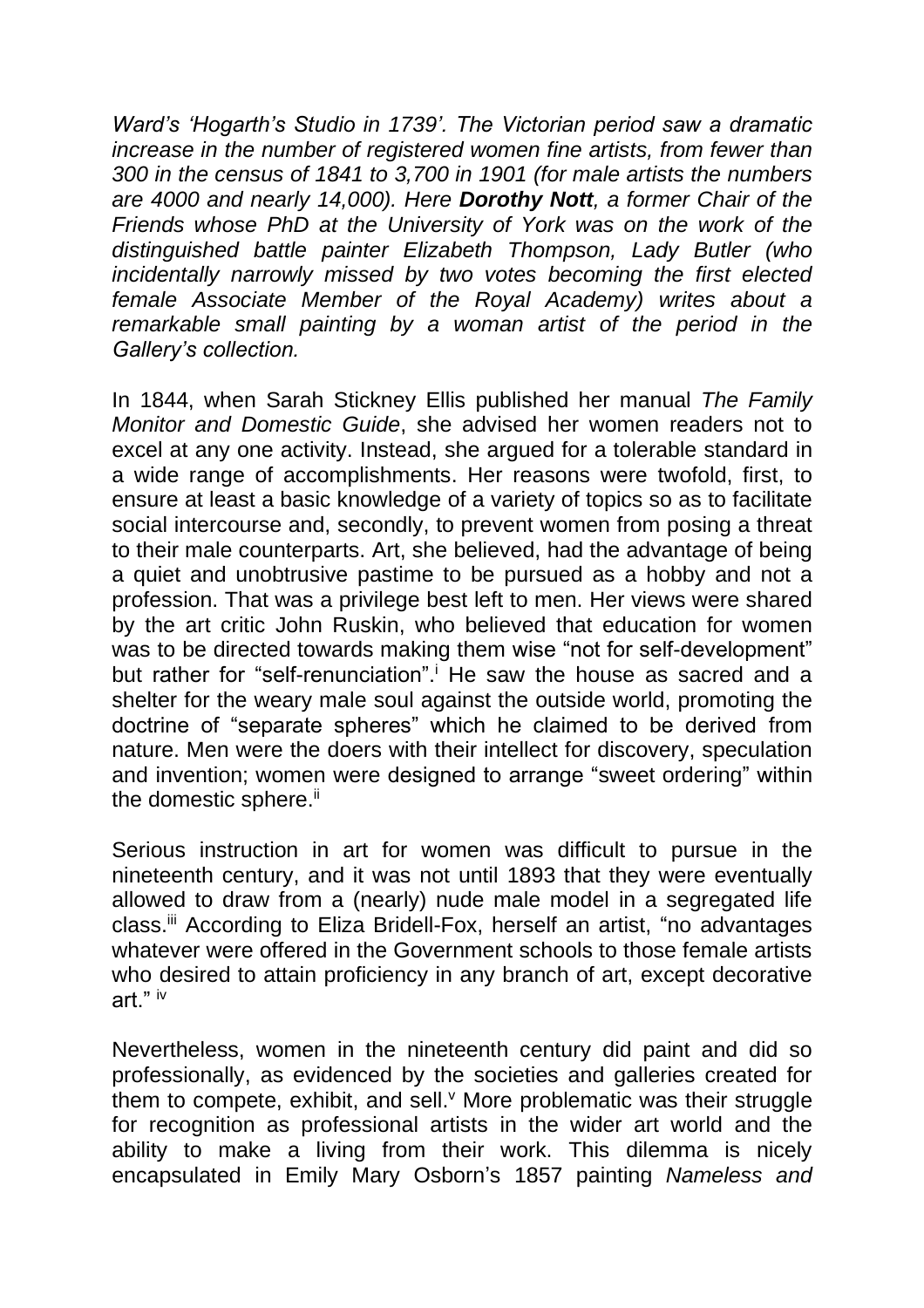*Friendless*, a version of which is held in York Art Gallery's collection and was until recently on view in Madsen 2.vi As the art historians Linda Nochlin and Ann Sutherland Harris have observed, it is significant for being "one of the rare nineteenth century paintings to deal directly with the lot of the woman artist." Osborn's richly complex work shows an aspiring and probably impecunious female artist standing before an elderly and sceptical art dealer as he scrutinizes her work. She is exposed, standing centre-stage, highlighted dramatically by the light falling on her face and hands. She is clearly not regarded as a woman of influence by the dealer, who pointedly fails to offer her a seat on the vacant chair beside his desk. The artist is young, and, as the absence of a ring would suggest, unmarried (or possibly a widow). Her clothes and umbrella verge on the shabby; her eyes are downcast as she waits patiently, almost penitentially, for the dealer's pronouncement, though it is easy to imagine that, but for a pressing need to earn, she would willingly make a quick escape to avoid a disappointing verdict. Beside her is a young boy, possibly her brother, carrying a second canvas, which the dealer may or may not ask to see. It is altogether a humiliating experience, and one that a Victorian audience would understand, reading the painting like a novel.

But this is not the end of the story. To the left of the canvas sit two welldressed gentlemen in top hats, ostensibly viewing some prints of a slightly salacious nature, but in fact eyeing up the young woman. Although she entered the shop as an artist, she is now being objectified; by the dealer as an object of pity and of little artistic value and by the two voyeurs as an object of desire. Her humiliation is complete, a victim of her class, and, more particularly, of her gender.

Osborn was not entirely unknown by 1857, having exhibited at the Royal Academy since 1851, but *Nameless and Friendless* was her first real success, both at the Academy and again at the International Exhibition in London in 1862. The *Art Journal* in 1864 called it "a work that attracted the notice of many a visitor by the pathetic story it told". Vii When first shown, it was accompanied by the wording "The rich man's wealth is his strong city: the destruction of the poor is their poverty."Vill Osborn was known for her truthful representations of contemporary issues concerning women, children and poverty, using her art as a vehicle for highlighting social issues. This is not to deny that the work, even as a study, is a work of quality. The painting is careful, the brushwork precise. Muted dark tones are chosen for the woman's shapeless clothing set against a wall of contrasting paintings; the composition is compelling, holding the artist in the centre, profiling her discomfort. Even without the